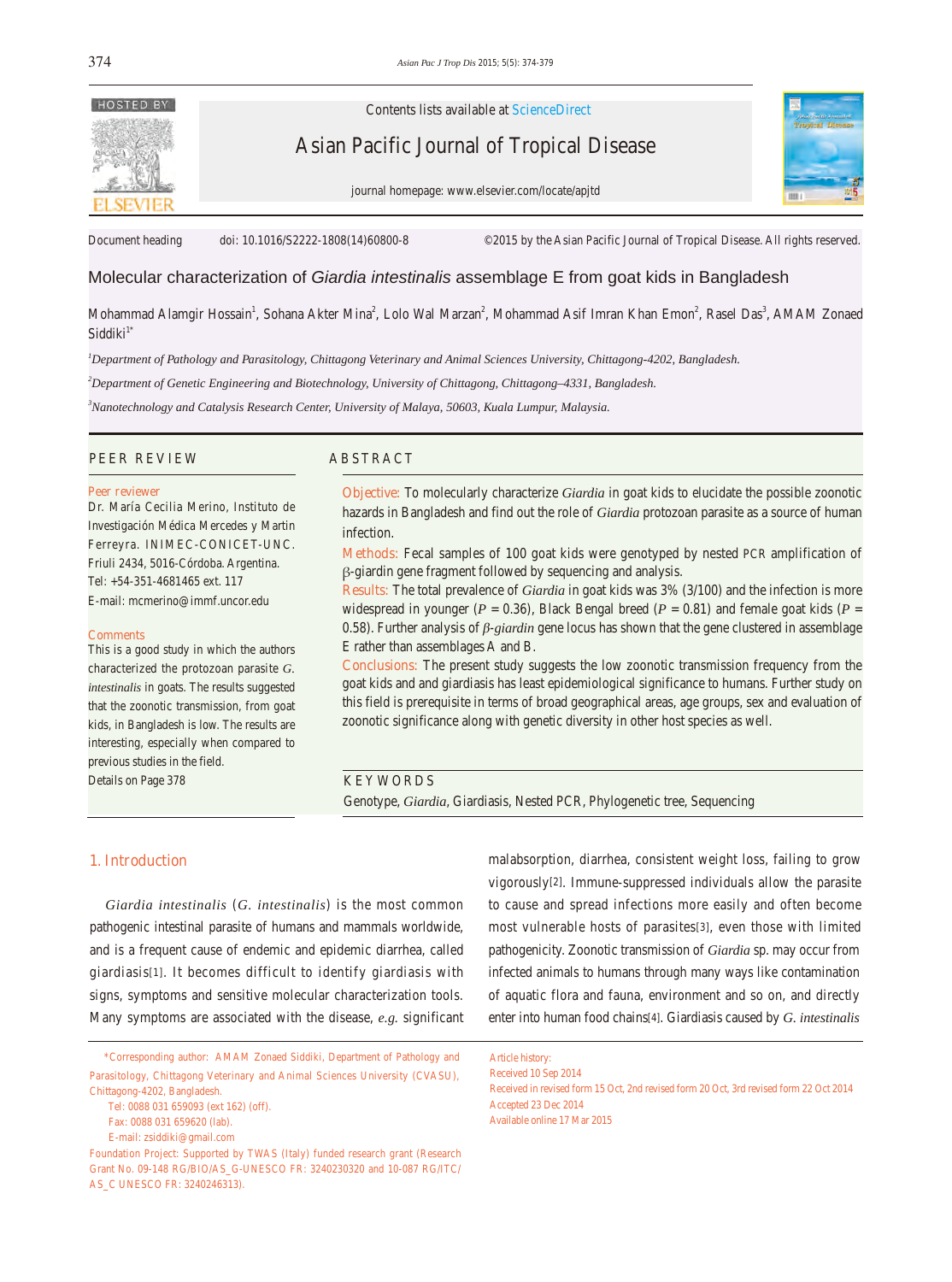is considered as a zoonotic disease, since it contaminates and infects zoonotic living systems.

(Thermo Scientific, USA).

# *2.3. Nested PCR analysis*

 *G. intestinalis* is currently classified into eight assemblages (A to H) on the basis of molecular characterization[5]. Generally assemblage E called hoofed assemblage is considered as the predominant gynotype of *G. intestinalis* in calves[6-8], sheep and goats[9-11], but assemblage A and B have also been observed in two ruminant species: sheep and goats[7,8,11,12]. Currently, there is considerable evidence on the epidemiology of *Giardia* infection in ruminant[9,13], especially goats in some countries[10-12], but more studies are necessary to disclose their prevalence in zoonotic transmission to human.

 In Asia, Bangladesh has the largest population of goat and has 20.75 million goats at present[14]. The prevalence of *Giardia* infection in human was studied previously in Bangladesh[15]. However, no study has been put forth to evaluate involvement of goats in the *G. intestinalis* epidemiology and transmission mechanism for humans. Many risk factors are thought to be associated with *G. intestinalis* transmission in goats, *e.g.* age, housing of animals without separation of age groups, humidity, type and quality of food, hygienic condition and construction of installations inadequate for the type of animal production[16]. Therefore, the present study has focused on molecular characterization of *Giardia* in goat kids to elucidate their possible zoonotic hazards in this region, according to different age, breeds (Black Bengal and Jamunapari) and sex. In addition, we have compared the evolutionary relationship of *Giardia* infection with other *Giardia* infection not only in goats but also in other animals in different countries. It will help to understand actual epidemiological picture in terms of zoonotic potentials of *Giardia* infection in humans in different countries.

#### **2. Materials and methods**

## *2.1. Collection of fecal samples*

 A total of 100 fresh fecal samples were collected from goat kids (1-6 months old) from a local veterinary clinic in Chittagong, Bangladesh. All of the goat kids were affected with diarrhea when admitted to the clinic. Feces were collected directly from the rectum of each goat into a plastic specimen cup, and the cup was immediately capped and labeled properly. Feces were preserved in freezer at -20 °C until DNA extraction was carried out.

# *2.2. DNA extraction*

 Genomic DNA was extracted from fecal samples, using the QIAamp stool mini kit (Qiagen) according to manufacturer's instructions and stored at -20 °C. Extracted DNA concentration was measured by Thermo scientific NanoDrop 2000 spectrophotometer

 Nested PCR analysis was performed to identify β-*giardin* gene locus in *G. intestinalis*. Forward and reverse primers namely G7 (5'-AAGCCCGACGACCTCACCCGCAGTGC-3') and G759 (5'- GAGGCCGCCCTGGATCTTCGAGACGAC-3') have been used in primary PCR reaction to amplify about 753 bp target DNA fragments[17]. In addition, secondary PCR reaction was performed by using forward primer G7n (5'- GAACGAGATCGAGGTCCG -3') and reverse primer G759n (5'- CTCGACGAGCTTCGTGTT -3') in order to amplify about 511 bp target DNA fragments[18]. All the handling of reaction mixtures and cycling conditions were same as that of previously published standard protocols[18]. In each experiment, positive control was carried out as standard *Giardia* genomic DNA along with sample run without DNA template as negative control element. A PCR thermal cycler (Applied Biosystem 2720 Thermal cycler®) was used in both primary and secondary PCR reaction cycles and the products were analyzed by 1.5% agarose gel electrophoresis.

# *2.4. DNA sequencing and submission*

 The PCR products of representative strains from each restriction group were purified with the PCR Clean-Up kit (Promega®, USA) and were sequenced on an ABI sequencer (ABI Prism, 3130, USA). After sequencing of the representative nested PCR products, the quality of the sequence was carefully assessed manually based on the corresponding electro-chromatogram and the sequences have been submitted in GenBank NCBI database[19].

 The final nucleotide sequence data reported in this paper are available in the GenBank under the accession numbers JX122074, JX122075, and JX122076.

# *2.5. Determination of specific genotypes and sub-genotypes*

 Specific assemblage of *Giardia* positive isolates was determined by comparing the sequences using the Basic Local Alignment Search Tool (BLAST) (http://www.ncbi.nlm.nih.gov/BLAST). The variations of nucleotide position at different points were revealed using ClastalW2 multiple sequence alignment program (www.ebi. ac.uk/Tools/msa/clustalw2/) to classify genotype into subgroups.

# *2.6. Construction of phylogenetic tree*

 To compare nucleotide variability and genetic relationship of β-*giardin* gene sequences of goat kids in Bangladesh (Genbank: JX122074, JX122075 and JX12076) with that of other infected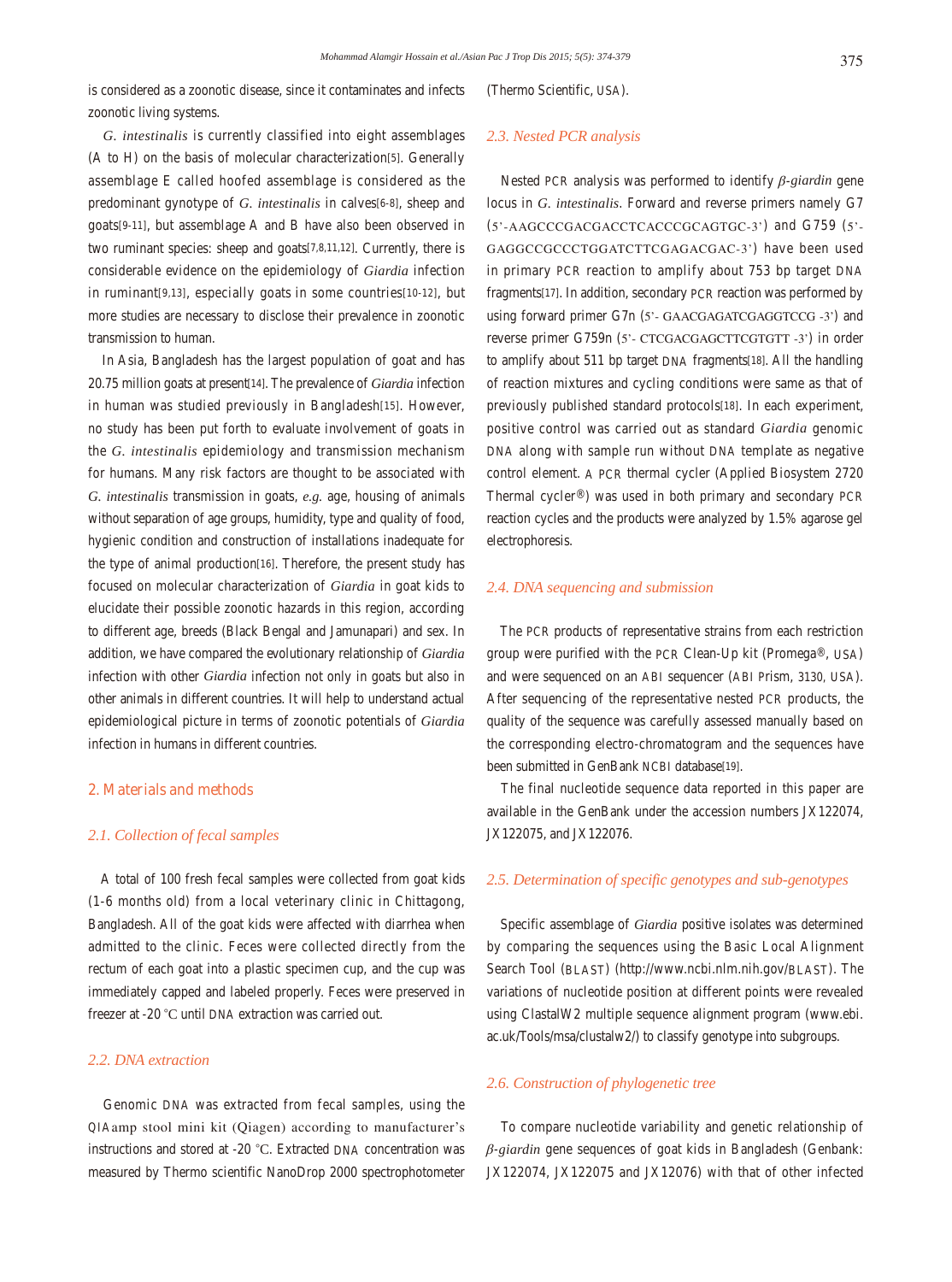animals in different countries, a phylogenetic tree was constructed. During this study top 23 BLAST hits with significant E-value (0.00) that corresponds to the sequence of β-*giardin* gene (including our submitted sequences JX122074, JX122075 and JX12076) were retrieved. Regenerative sequences of hits were eliminated in order to get non-redundant β-*giardin* gene sequences. The sequences were retrieved from GenBank database (http://www.ncbi.nlm.nih.gov/ genbank/)[19], and were initially aligned under default conditions by using MUSCLE program (http://www.ebi.ac.uk/Tools/msa/muscle/) [20]. Furthermore, identical conserved regions of scored sequences in the alignment were used to generate the tree. The sequence alignment was performed under default conditions and the tree was constructed by the neighbor-joining method<sup>[21]</sup>. The poorly aligned sequence and the internal gaps residue were taken off from the alignments to make a precise evolutionary tree by using the Jalview program[22]. Finally, the phylogenetic tree of β-*giardin* gene sequences was constructed by using ClustalW2-Phylogeny program (http://www.ebi.ac.uk/Tools/msa/clustalw2/)[23].

#### *2.7. Data management and statistical analysis*

 The animal data (age, sex and breed) was imported, stored and coded accordingly using Microsoft Excel 2007 to STATA/IC-11.0 (Stata Corporation College Station) for analysis. Descriptive statistics was expressed as proportion with 95% confidence interval. Result was expressed in percentage with *P* value for *Chi*-square test. Significance was determined when *P* < 0.05.

#### **3. Results**

 The β-*giardin* gene was amplified from individual genomic DNA samples by nested PCR assay during this study. The PCR analysis of 100 samples indicated that only 3% (*n* = 100) have given positive bands; the total prevalence of *Giardia* in goat kids was 3% (3 out of 100 cases) and the infection is more widespread in younger ( $P =$ 0.36), Black Bengal breed ( $P = 0.81$ ) and female goat kids ( $P = 0.58$ ) (Table 1). This was identified by observing the band with respect to marker on 1.5% agarose gel on the basis of 753 bp in primary PCR and 511 bp in secondary PCR, respectively (Figure 1).

#### **Table 1**

Status of three goats having β-*giardin* gene of *Giardia* spp. in the present study.

| Variables    |                    | Prevalence $(n)$ | Pearson Chi-square value P value |       |
|--------------|--------------------|------------------|----------------------------------|-------|
| <b>Breed</b> | $BB (n=80)$        | 2.50(2)          | 0.0573                           | 0.811 |
|              | $JP(n=20)$         | 5.00(1)          |                                  |       |
| Age          | $1(n=69)$          | 1.45(1)          |                                  |       |
|              | (months) $2(n=19)$ | 10.52(2)         | 2.0240                           | 0.363 |
|              | $3(n=12)$          | 0.00             |                                  |       |
| <b>Sex</b>   | Male $(n=28)$      | 3.57(1)          | 0.3038                           | 0.582 |
|              | Female $(n=72)$    | 2.78(2)          |                                  |       |

BB: Black Bengal; JP: Jamunapari. Data was significant when *P* < 0.05.



**Figure 1.** Electrophoretic (1.5% agarose) separation of β-*giardin* gene. Lane M: Ladder (marker); Lane A: Positive control; Lane B: JX122074; Lane C: JX122075; Lane D: JX122076; Lane E: Negative control.

 The secondary PCR product of 3 representative strains were sequenced and deposited in GenBank database under following accession numbers Genbank: JX122074 (isolate N76), JX122075 (isolate N90) and JX122076 (isolate N94), respectively. The three sequences belongs to assemblage E, as confirmed by nucleotide BLAST available at NCBI databases. Furthermore, we have classified this single assemblage E into two sub-genotypes (E1 and E2) on the basis of similarities and identities of β-*giardin* gene sequences by using multiple sequence alignment (http://www.ebi.ac.uk/Tools/msa/ clustalw2). Two sequences (Genbank: JX122074, JX122075) were similar except one sequence (Genbank: JX122076) showing genetic polymorphism with one to four base variations at 14 nucleotide sites at positions 127, 131, 133, 135, 151, 164, 169, 172, 173, 198, 199, 201, 223 and 300 (data not shown). JX122074 and JX122075 have shown subtype E1 and have 100% similarity with conserved identical nucleotides of the positions, whereas JX122076 has been considered as subtype E2, and shown 97% similarity with other standard sequences of infected animals from different countries available with following Genbank: EU189375, EU189366, EU189361, DQ116625, DQ116620, DQ116614, DQ116608 and DQ1166O7. The sequence Genbank: p0-JX122076 has shown variations at 14 nucleotide sites due to its genetic mutations and diversity during evolution.

 Figure 2 shows dendrogram tree, depicted an intragenotypic variation of β-*giardin* gene sequences Genbank: JX122074, JX122075 and JX122076. The degree of variability was noticed among the goat isolates in β-*giardin* gene sequences as they might have different orthologous origin, respectively. Isolate N76 (Genbank: JX122074) from goat is closely related with Genbank: EU189366 and Genbank: GQ337971 from goat and sheep, respectively. And isolate N90 (Genbank: JX122075) was genetically related closely with Genbank: DQ116604 and Genbank: EU189370 from sheep and goat, respectively. But, isolate N94 (Genbank: JX122076) has got special attention, as the sequence distantly related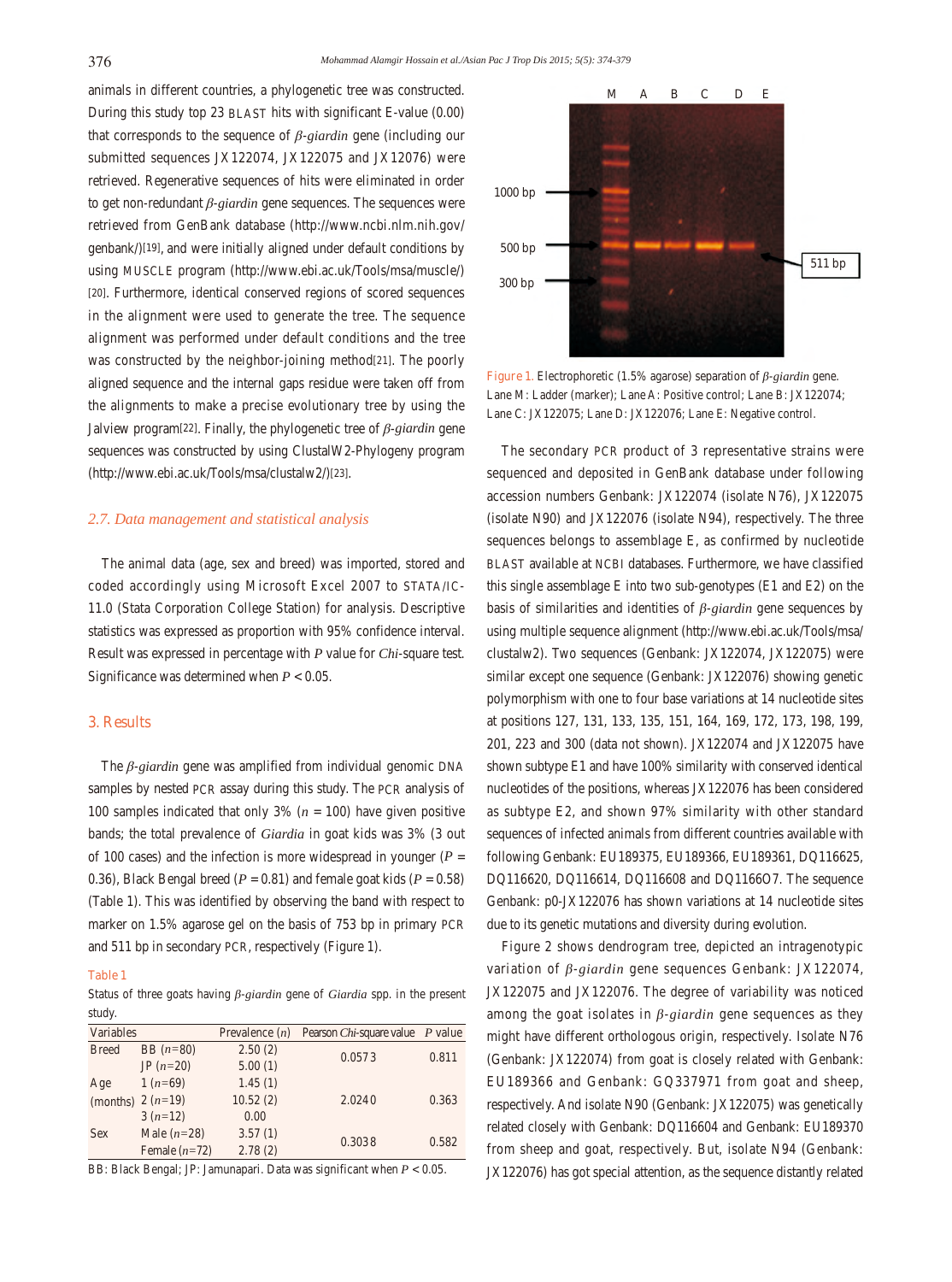| Country<br><b>Source</b><br><b>Accession No.</b><br><b>Distance</b><br>Bangladesh<br>JX122076<br>0.030<br>Goat<br>$\rightarrow$ E2<br>Norway<br>0.002<br>GQ337970<br>Sheep<br>Mexico<br>0.000<br>DQ116606<br>Sheep<br>Spain<br>EU189358<br>0.002<br>Goat<br>0.001<br>EU189372<br>Goat<br>Spain<br>0.000<br>EU189371<br>Goat<br>Spain<br>Goat<br>0.000<br>EU189365<br>Spain<br>Spain<br>Goat<br>EU189362<br>0.000<br>Spain<br>Goat<br>0.000<br>EU189359<br>Mexico<br>0.000<br>Sheep<br>DQ116608<br>Mexico<br>0.000<br>Sheep<br>DQ116621<br>Spain<br>0.002<br>Goat<br>EU189361<br>Mexico<br>0.000<br>Sheep<br>DO116614<br>Norway<br>0.002<br>Sheep<br>GQ337973<br>Spain<br>0.001<br>Goat<br>EU189366<br>Bangladesh - E1<br>0.000<br>Goat<br>JX122074<br>Norway<br>0.002<br>Sheep<br>GQ337971<br>Spain<br>0.000<br>Goat<br>EU189375<br>Mexico<br>0.000<br>Sheep<br>DQ116620<br>Mexico<br>0.000<br>Sheep<br>DQ116615<br>Mexico<br>0.000<br>Sheep<br>DO116624<br>Mexico<br>0.000<br>Sheep<br>DQ116604<br><b>Bangladesh</b> $\longrightarrow$ E1<br>0.000<br>Goat<br>JX122075<br>Spain<br>0.002<br>Goat<br>EU189370<br>Mexico<br>0.000<br>Sheep<br>DQ116607<br>Mexico<br>0.002<br>Sheep<br>DQ116625 | <b>Assemblage E</b> |  |
|-----------------------------------------------------------------------------------------------------------------------------------------------------------------------------------------------------------------------------------------------------------------------------------------------------------------------------------------------------------------------------------------------------------------------------------------------------------------------------------------------------------------------------------------------------------------------------------------------------------------------------------------------------------------------------------------------------------------------------------------------------------------------------------------------------------------------------------------------------------------------------------------------------------------------------------------------------------------------------------------------------------------------------------------------------------------------------------------------------------------------------------------------------------------------------------------------|---------------------|--|
|                                                                                                                                                                                                                                                                                                                                                                                                                                                                                                                                                                                                                                                                                                                                                                                                                                                                                                                                                                                                                                                                                                                                                                                               |                     |  |
|                                                                                                                                                                                                                                                                                                                                                                                                                                                                                                                                                                                                                                                                                                                                                                                                                                                                                                                                                                                                                                                                                                                                                                                               |                     |  |
|                                                                                                                                                                                                                                                                                                                                                                                                                                                                                                                                                                                                                                                                                                                                                                                                                                                                                                                                                                                                                                                                                                                                                                                               |                     |  |
|                                                                                                                                                                                                                                                                                                                                                                                                                                                                                                                                                                                                                                                                                                                                                                                                                                                                                                                                                                                                                                                                                                                                                                                               |                     |  |
|                                                                                                                                                                                                                                                                                                                                                                                                                                                                                                                                                                                                                                                                                                                                                                                                                                                                                                                                                                                                                                                                                                                                                                                               |                     |  |
|                                                                                                                                                                                                                                                                                                                                                                                                                                                                                                                                                                                                                                                                                                                                                                                                                                                                                                                                                                                                                                                                                                                                                                                               |                     |  |
|                                                                                                                                                                                                                                                                                                                                                                                                                                                                                                                                                                                                                                                                                                                                                                                                                                                                                                                                                                                                                                                                                                                                                                                               |                     |  |
|                                                                                                                                                                                                                                                                                                                                                                                                                                                                                                                                                                                                                                                                                                                                                                                                                                                                                                                                                                                                                                                                                                                                                                                               |                     |  |
|                                                                                                                                                                                                                                                                                                                                                                                                                                                                                                                                                                                                                                                                                                                                                                                                                                                                                                                                                                                                                                                                                                                                                                                               |                     |  |
|                                                                                                                                                                                                                                                                                                                                                                                                                                                                                                                                                                                                                                                                                                                                                                                                                                                                                                                                                                                                                                                                                                                                                                                               |                     |  |
|                                                                                                                                                                                                                                                                                                                                                                                                                                                                                                                                                                                                                                                                                                                                                                                                                                                                                                                                                                                                                                                                                                                                                                                               |                     |  |
|                                                                                                                                                                                                                                                                                                                                                                                                                                                                                                                                                                                                                                                                                                                                                                                                                                                                                                                                                                                                                                                                                                                                                                                               |                     |  |
|                                                                                                                                                                                                                                                                                                                                                                                                                                                                                                                                                                                                                                                                                                                                                                                                                                                                                                                                                                                                                                                                                                                                                                                               |                     |  |
|                                                                                                                                                                                                                                                                                                                                                                                                                                                                                                                                                                                                                                                                                                                                                                                                                                                                                                                                                                                                                                                                                                                                                                                               |                     |  |
|                                                                                                                                                                                                                                                                                                                                                                                                                                                                                                                                                                                                                                                                                                                                                                                                                                                                                                                                                                                                                                                                                                                                                                                               |                     |  |
|                                                                                                                                                                                                                                                                                                                                                                                                                                                                                                                                                                                                                                                                                                                                                                                                                                                                                                                                                                                                                                                                                                                                                                                               |                     |  |
|                                                                                                                                                                                                                                                                                                                                                                                                                                                                                                                                                                                                                                                                                                                                                                                                                                                                                                                                                                                                                                                                                                                                                                                               |                     |  |
|                                                                                                                                                                                                                                                                                                                                                                                                                                                                                                                                                                                                                                                                                                                                                                                                                                                                                                                                                                                                                                                                                                                                                                                               |                     |  |
|                                                                                                                                                                                                                                                                                                                                                                                                                                                                                                                                                                                                                                                                                                                                                                                                                                                                                                                                                                                                                                                                                                                                                                                               |                     |  |
|                                                                                                                                                                                                                                                                                                                                                                                                                                                                                                                                                                                                                                                                                                                                                                                                                                                                                                                                                                                                                                                                                                                                                                                               |                     |  |
|                                                                                                                                                                                                                                                                                                                                                                                                                                                                                                                                                                                                                                                                                                                                                                                                                                                                                                                                                                                                                                                                                                                                                                                               |                     |  |
|                                                                                                                                                                                                                                                                                                                                                                                                                                                                                                                                                                                                                                                                                                                                                                                                                                                                                                                                                                                                                                                                                                                                                                                               |                     |  |
|                                                                                                                                                                                                                                                                                                                                                                                                                                                                                                                                                                                                                                                                                                                                                                                                                                                                                                                                                                                                                                                                                                                                                                                               |                     |  |
|                                                                                                                                                                                                                                                                                                                                                                                                                                                                                                                                                                                                                                                                                                                                                                                                                                                                                                                                                                                                                                                                                                                                                                                               |                     |  |
|                                                                                                                                                                                                                                                                                                                                                                                                                                                                                                                                                                                                                                                                                                                                                                                                                                                                                                                                                                                                                                                                                                                                                                                               |                     |  |
|                                                                                                                                                                                                                                                                                                                                                                                                                                                                                                                                                                                                                                                                                                                                                                                                                                                                                                                                                                                                                                                                                                                                                                                               |                     |  |
|                                                                                                                                                                                                                                                                                                                                                                                                                                                                                                                                                                                                                                                                                                                                                                                                                                                                                                                                                                                                                                                                                                                                                                                               |                     |  |
|                                                                                                                                                                                                                                                                                                                                                                                                                                                                                                                                                                                                                                                                                                                                                                                                                                                                                                                                                                                                                                                                                                                                                                                               |                     |  |



with other sequences. All sequences might be descended from this isolate N94 (Genbank: JX122076) as it has most genetic distance 0.030 among all isolates. However, pair wise genetic distances among all isolates were ranged from 0.000 to 0.030 with an average mean value 0.001, which indicates the proximity of all isolates during evolution.

## **4. Discussion**

 Samples used during this study were received from goat kids reared in Chittagong metropolitan areas. Molecular analysis revealed that the prevalence of *Giardia* was only 3% in goat kids and represent sporadic cases occurring in this part of the country. However in goat, giardiasis has been reported to occur in different parts of the world and prevalence rate was also different ranging between 6.8% and 89.2%. For example, the occurrence of giardiasis through PCR analysis was 6.8% in Malaysia[11], 89.2% in Spain[24], 25.5% in Belgium[25], 42.2% in Canary Islands, Spain[10], 12% in Maryland, USA[9]; and through microscopic observation and centrifuge flotation technique, the prevalence was 19.8% in Spain[12] and 14.3% in

Brazil[26], respectively. The reasons of different occurrence rate of giardiasis such as 19.8%[12], 42.2%[10] and 89.2%[24] in Spain were the use of various techniques such as microscope[12], PCR[10] and nested PCR[24] assay, the high level environmental contamination and the stronger susceptibility of young animals than healthy adult goats. It can be proposed that the comparative high rate of infection in these countries could be due to high level of environmental contamination which is usually very different in Bangladesh, since we observed the rate only being 3%. Most small ruminants like sheep and goat in Bangladesh have little access to pasture and usually they are reared intensively or semi-intensively that it might be less possibility for the young animals to be infected by the contaminated cysts.

 Age is always an important issue in any parasitic disease. Although we have assessed only young goat kids, it was interesting to see whether there is any correlation between age of goat kids and the prevalence of giardiasis. During this study, among three positive isolates, two goat kids were 2 months old and the remaining one was of 1 month of age. However, the age difference was not statistically significant in the present analysis, which might have resulted from the small sample size that have decreased the power of the statistical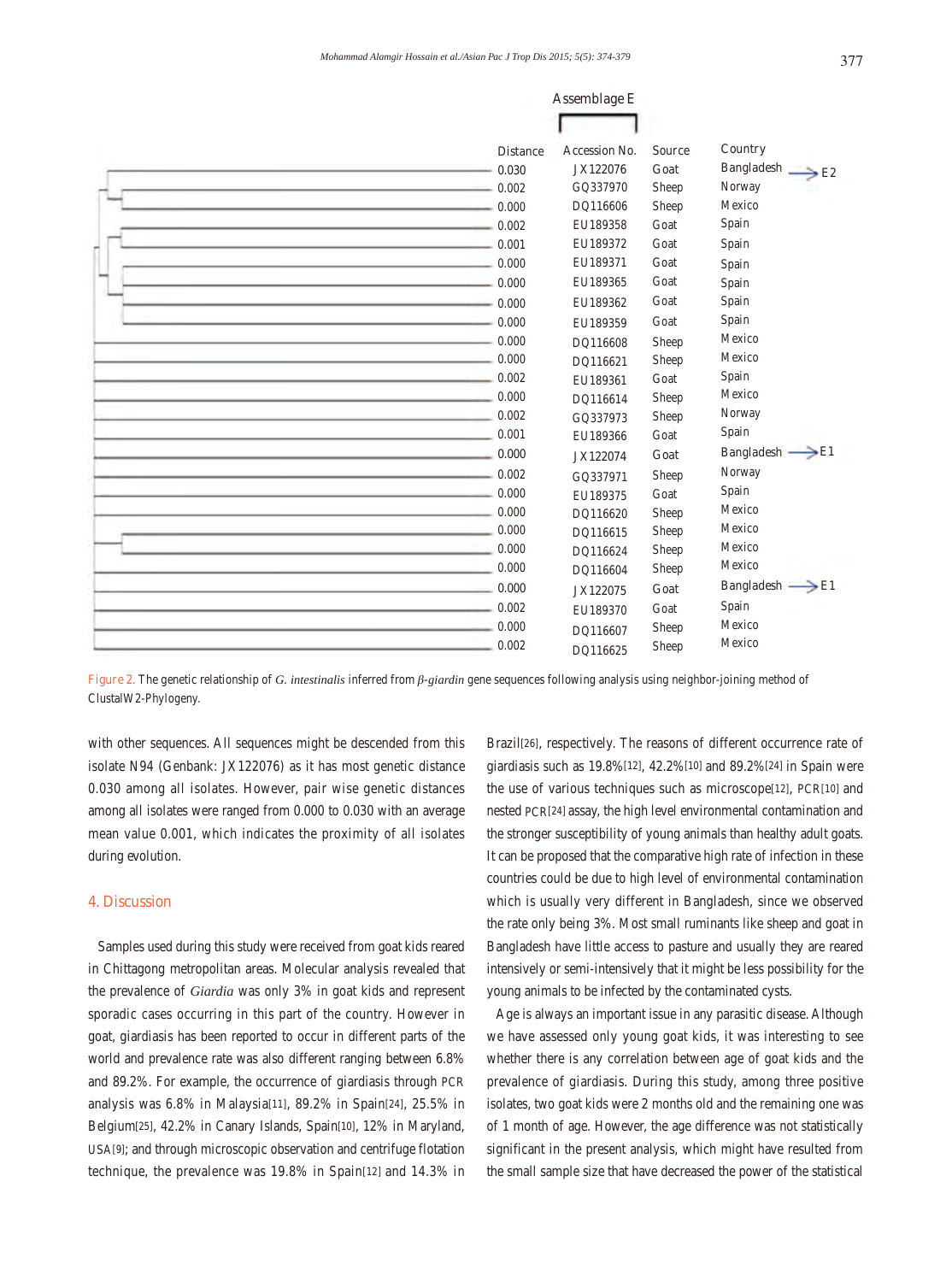test to find out a significant result if exist. Other studies observed age differences and suggested that maybe young infants have low immune complements and antibodies[10,12]. In case of cattle, it was also observed that infection of *Giardia* was highly prevalent in younger calves than in adult cattle[27]. Therefore, further study with big sample size including different age groups can be useful in future attempts to highlight the role of age in giardiasis.

 To determine the relationship between goat's breed and *Giardia* infection, we have collected samples from two different local goat breeds, namely, Jamunapari and Black Bengal goat kids. We have found that Jamunapari are less vulnerable to giardiasis compared to the Black Bengal goat kids; however the association was not statistically significant. A further large scale sampling can be more informative to establish this hypothesis. Moreover, this can initiate new thoughts on breed-associated immunologic factors and future research can answer if there is any such probability or not.

 Prevalence of giardiasis might occur with sex-specific preference in goat kids. We have found two female and one male infected goat kids who have shown signs and symptoms of giardiasis while association was not found statistically significant. One would assume that there is significance of sex-specific variation in illness among different groups of goat kids. Though prevalence of giardiasis regarding male and female goats are rarely studied, in case of human it was found that infection rate of *Giardia* in male and female are 1.5% and 2.18%, respectively[28]. Further study can highlight if there is any factors significantly responsible for this sex-specific vulnerability of animals as well as human suffering from giardiasis as well.

 Although in Bangladesh, assemblages A and B have been associated with human infections[15], assemblage E could indirectly contribute to stimulate the zoonotic epidemiology. Assemblage E frequently found in many animal species was observed in different countries and published elsewhere[6-12], whereas recent study has suggested assemblages A and B to be present in ruminants[11]. This indicates the susceptibility of infection of assemblage E in human or vice versa. However, the assemblage E is not considered to be a strong zoonotic assemblage and therefore, giardiasis in goat could be of low epidemiological significance for possible zoonotic transmission in absence of others. The rate of infection in other small ruminants like sheep and lambs could be useful to understand the distribution of different genotypes and assemblages in any specific area. This will ultimately help to assess environmental contamination level and associated risks of *Giardia* in a particular community.

 Several studies have described the intra-genotypic diversity of assemblage E in goats[10,25]. We have classified assemblage E into two subtypes (E1 and E2) on the basis of nucleotide polymorphism sites present. E1 subtype includes two isolates N76 (Genbank: JX122074) and N90 (Genbank: JX122075) and E2 has represents N94 (Genbank: JX122076). Moreover, the transmission dynamics and public health significance of the subtypes E2 need to be studied extensively for a better understanding of their unique genetic makeup. We have also analyzed the genetic diversity and/or variability of isolates N76 (Genbank: JX122074), N90 (Genbank: JX122075) and isolate N94 (Genbank: JX122076). It presents the evolutionary closed relationship with other orthologus genes from goats and sheep in Spain, Mexico and Norway. But the rate of polymorphism was not too high in terms of lower genetic distances observed. Gene flow might occur during evolution of *Giardia* and might contribute different haplotypes in animals from different countries. Therefore, the variable sequence of β-*giardin* gene in same assemblage of *Giardia* spp. could be a better characterizing tool to discriminate these species from each other. Such genotyping could play a vital role to elucidate the pathogenicity, epidemiology and ultimately the mechanisms of host-parasite interactions.

 It was observed that younger, Black Bengal breed and female goat kids are more vulnerable than older, Jamunapari breed and male goat kids respectively. Occurrence of assemblage E during this study suggests that zoonotic transmission of *Giardia* spp. from goat kids could be of low epidemiological significance in absence of assemblages A and B. However, further study on epidemiological investigation of humans, domestic and wild animals as well as water catchment areas and drinking water sources is necessary to acquire better information about the prevalence, host affiliations and geographical distributions of the different assemblages of *G. intestinalis* in animals from different countries.

# **Conflict of interest statement**

The authors declared that they have no competing interests.

#### **Acknowledgements**

 We are grateful to Dr. Kazi M. Kamaruddin, Director, Poultry Research and Training Centre, Chittagong Veterinary and Animal Sciences University for providing lab facilities to conduct this experiment. Partial funding was available from TWAS (Italy) funded research grant (Research grant No. 09-148 RG/BIO/AS\_G-UNESCO FR: 3240230320 and 10-087 RG/ITC/AS\_C UNESCO FR: 3240246313).

## **Comments**

#### *Background*

 Giardiasis is a major cause of diarrheal disease in humans and animals worldwide. The zoonotic potential of its causal agent, *G. intestinalis*, has been implied for more than two decades. However, there is still a gap in the molecular characterization of *G. intestinalis* present in hosts capable of harboring zoonotic forms of the parasite.

#### *Research frontiers*

 The authors performed studies in order to characterize the protozoan parasite *G. intestinalis* in goat kids in Bangladesh. They found that the prevalence of *Giardia* in goat kids was 3% and that the gene locus analyzed clustered in assemblage E rather than A and B.

## *Related reports*

 The data shows a lower number of *G. intestinalis* prevalence in this study compared to others performed in goats (Zhang *et al*., 2000; Tzanidakis *et al*., 2014; Jafari *et al*., 2014). This contrast is probably, as the authors stated in the discussion, due to the differences in the levels of environmental contamination among geographical regions. Also, it would be interesting to analyze other genes, such as triosephosphate isomerase (Geurden *et al*., 2008).

#### *Innovations & breakthroughs*

 Data regarding *Giardia* prevalence in animals in Bangladesh is scarce. Despite this study displays a low prevalence of *G. intestinalis*